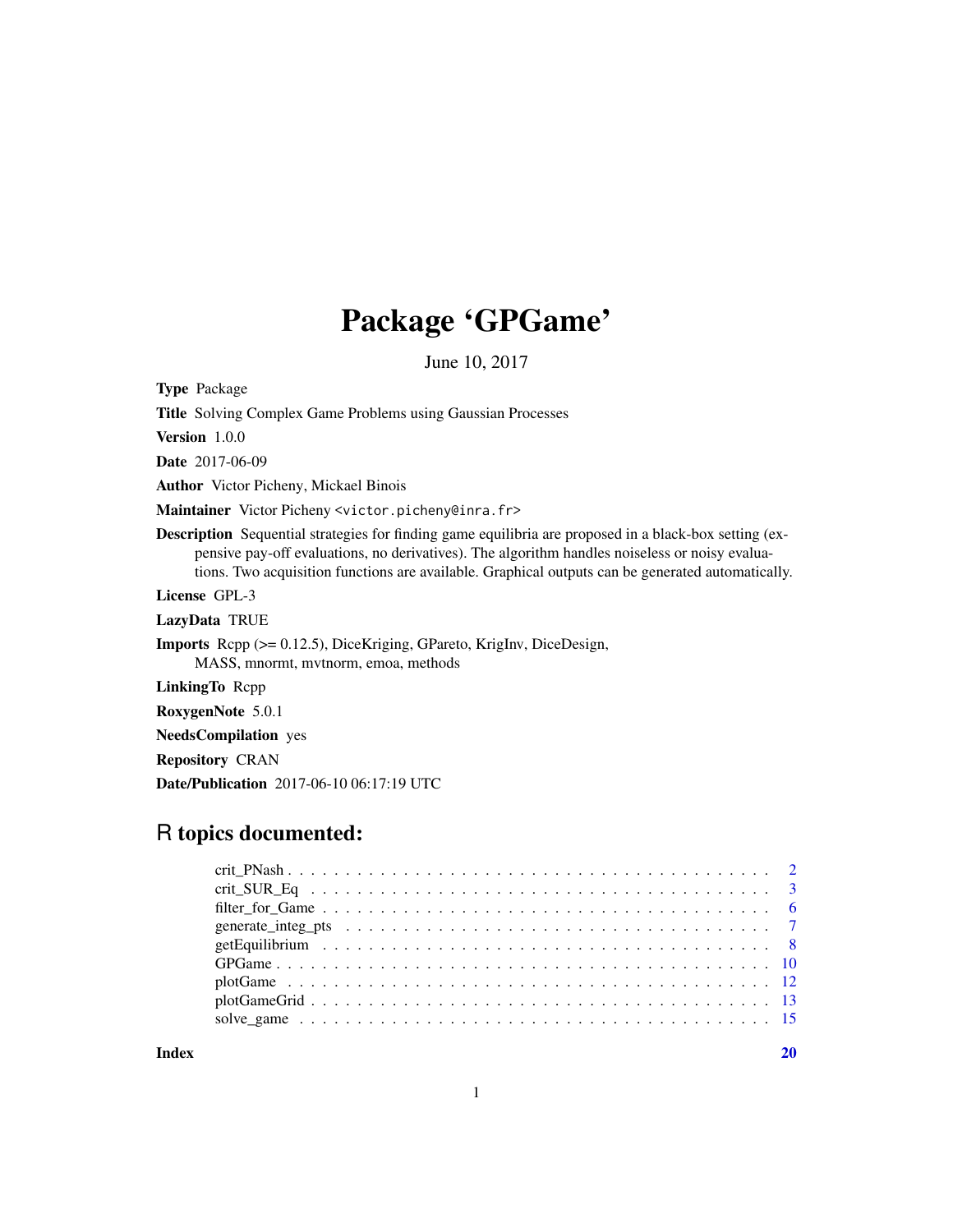#### Description

Acquisition function for solving game problems based on the probability for a strategy of being a Nash Equilibrium. The probability can be computed exactly using the mutivariate Gaussian CDF (mnormt, pmvnorm) or by Monte Carlo.

#### Usage

```
crit_PNash(idx, integcontrol, type = "simu", model, ncores = 1,
  control = list(nsim = 100,eps = 1e-06)
```
#### Arguments

| idx          | is the index on the grid of the strategy evaluated                                                                                                                                                                                                |
|--------------|---------------------------------------------------------------------------------------------------------------------------------------------------------------------------------------------------------------------------------------------------|
| integcontrol | is a list containing: integ.pts, a $[$ npts $ \times$ dim] matrix defining the grid,<br>expanded. indices a matrix containing the indices of the integ. pts on the<br>grid and n.s, a nobj vector containting the number of strategies per player |
| type         | 'exact' or 'simu'                                                                                                                                                                                                                                 |
| model        | is a list of nobj km models                                                                                                                                                                                                                       |
| ncores       | mclapply is used if $> 1$ for parallel evaluation                                                                                                                                                                                                 |
| control      | list with slots nsim (number of conditional simulations for computation) and<br>eps                                                                                                                                                               |
| eps          | numerical jitter for stability                                                                                                                                                                                                                    |

# References

V. Picheny, M. Binois, A. Habbal (2016+), A Bayesian optimization approach to find Nash equilibria, *https://arxiv.org/abs/1611.02440*.

# See Also

[crit\\_SUR\\_Eq](#page-2-1) for an alternative infill criterion

```
## Not run:
##############################################
# Example 1: 2 variables, 2 players, no filter
##############################################
library(DiceKriging)
set.seed(42)
```

```
# Define objective function (R^2 -> R^2)
```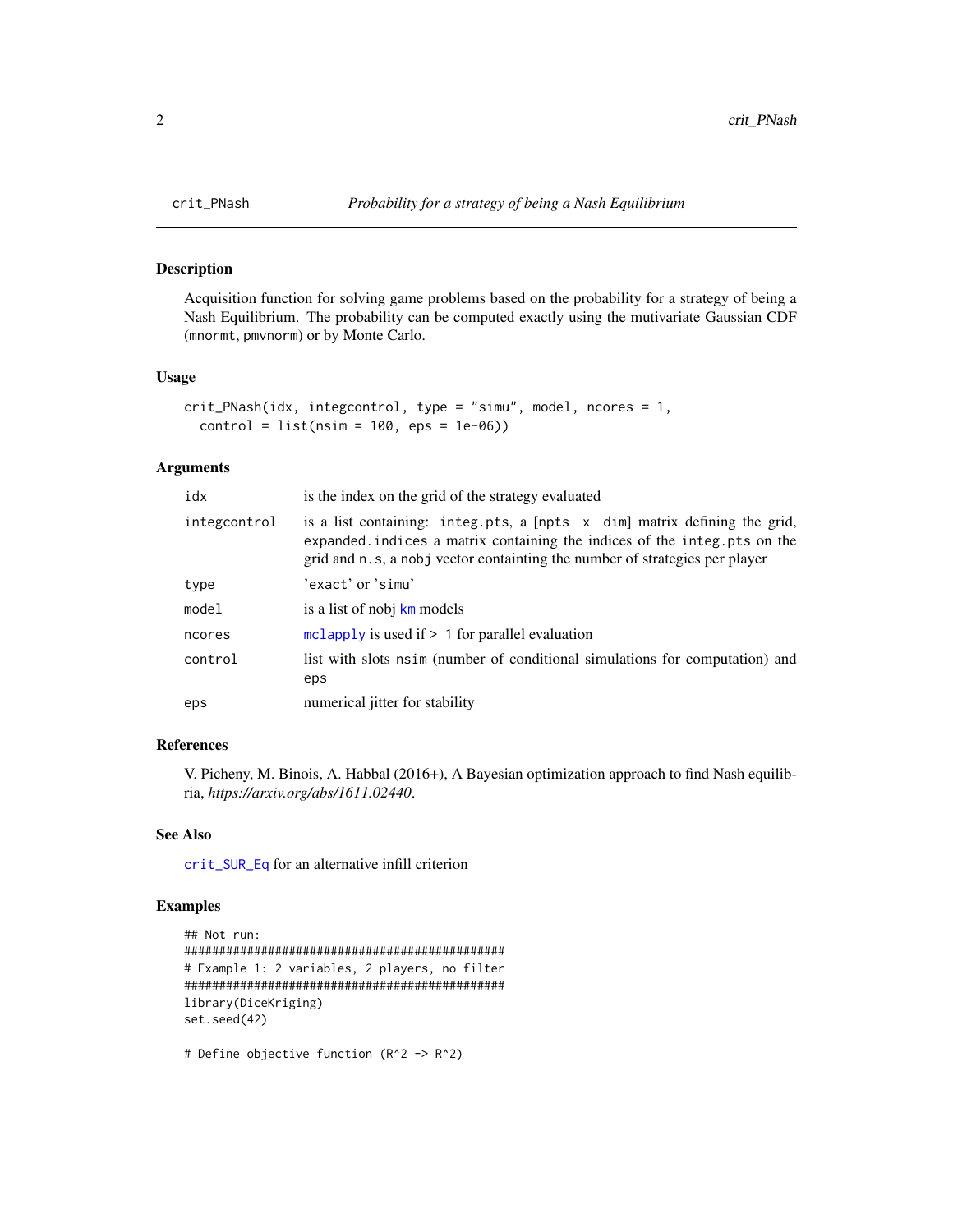```
fun <- function (x)
{
 if (is.null(dim(x)))  x \leq matrix(x, nrow = 1)b1 <- 15 \times x[, 1] - 5
 b2 \le -15 \times x[, 2]return(cbind((b2 - 5.1*(b1/(2*pi))^2 + 5/pi*b1 - 6)^2 + 10*((1 - 1/(8*pi)) * cos(b1) + 1),
            -sqrt((10.5 - b1)*(b1 + 5.5)*(b2 + 0.5)) - 1/30*(b2 - 5.1*(b1/(2*pi))^2 - 6)^2-1/3 * ((1 - 1/(8 * pi)) * cos(b1) + 1)))}
# Grid definition
n.s < - rep(11, 2)x. to. obj < -c(1,2)gridtype <- 'cartesian'
integcontrol <- generate_integ_pts(n.s=n.s, d=2, nobj=2, x.to.obj = x.to.obj, gridtype=gridtype)
test.grid <- integcontrol$integ.pts
expanded.indices <- integcontrol$expanded.indices
n.init <- 11
design <- test.grid[sample.int(n=nrow(test.grid), size=n.init, replace=FALSE),]
response <- t(apply(design, 1, fun))
mf1 \leq km(\sim n, \text{ design} = \text{design}, \text{response} = \text{response}[1, 1], \text{lower}=(0.1, 0.1))mf2 \leftarrow km(\sim ., design = design, response = response[, 2], lower=c(.1,.1))model <- list(mf1, mf2)
crit_sim <- crit_PNash(idx=1:nrow(test.grid), integcontrol=integcontrol,
                        type = "simu", model=model, control = list(nsim = 100))
crit_ex <- crit_PNash(idx=1:nrow(test.grid), integcontrol=integcontrol, type = "exact", model=model)
filled.contour(seq(0, 1, length.out = n.s[1]), seq(0, 1, length.out = n.s[2]), zlim = c(0, 0.7),
               matrix(pmax(0, crit_sim), n.s[1], n.s[2]), main = "Pnash criterion (MC)",
               xlab = expression(x[1]), ylab = expression(x[2]), color = terrain.colors,
                plot.axes = \{axis(1); axis(2);points(design[,1], design[,2], pch = 21, bg = "white")
                            }
\mathcal{L}filled.contour(seq(0, 1, length.out = n.s[1]), seq(0, 1, length.out = n.s[2]), zlim = c(0, 0.7),
              matrix(pmax(0, crit_ex), n.s[1], n.s[2]), main = "Pnash criterion (exact)",
               xlab = expression(x[1]), ylab = expression(x[2]), color = terrain.colors,
                plot.axes = \{axis(1); axis(2);points(design[,1], design[,2], pch = 21, bg = "white")
                            }
)
## End(Not run)
```
<span id="page-2-1"></span>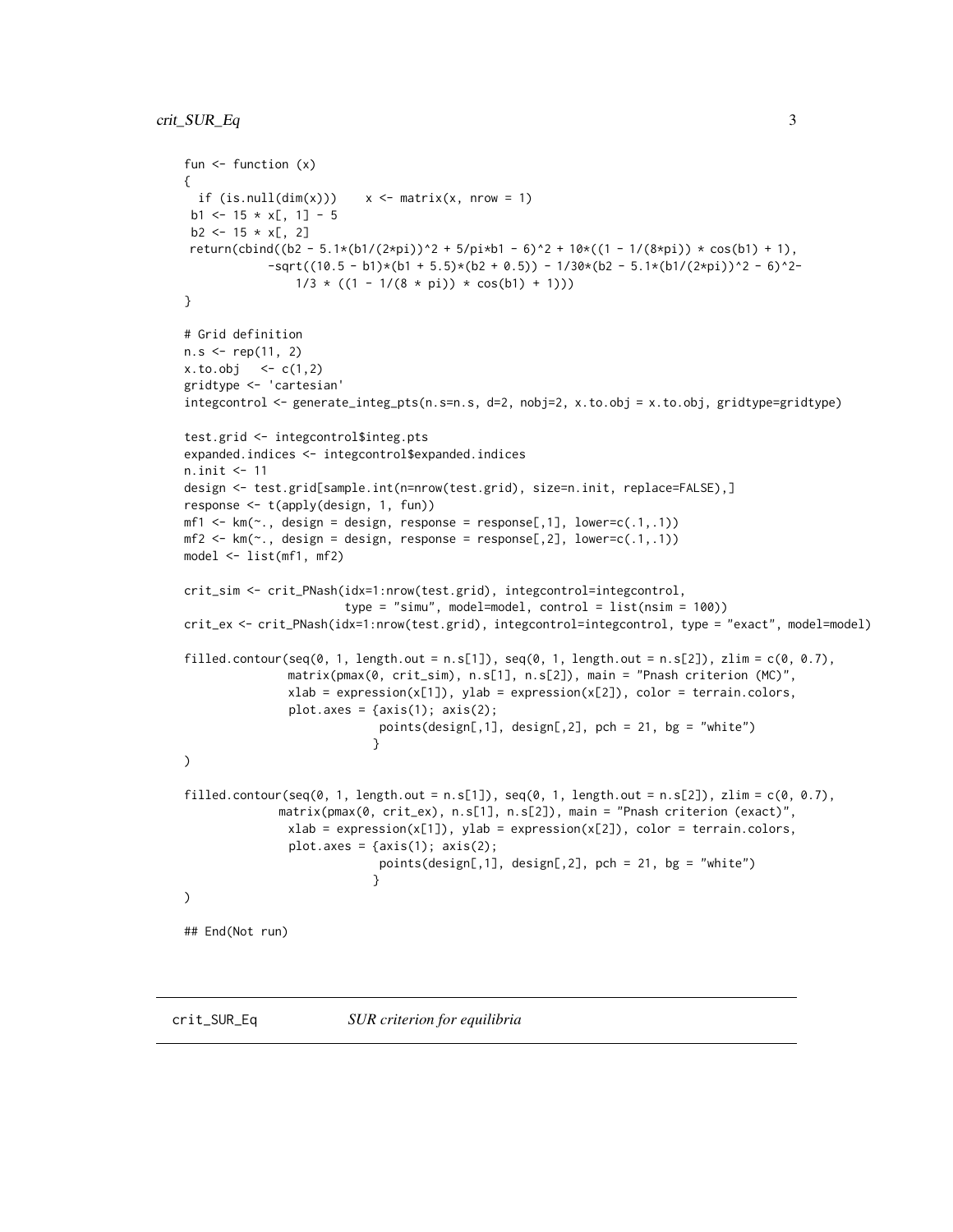# <span id="page-3-0"></span>Description

Computes the SUR criterion associated to an equilibrium for a given xnew and a set of trajectories of objective functions on a predefined grid.

#### Usage

```
crit_SUR_Eq(idx, model, integcontrol, Simu, precalc.data = NULL, equilibrium,
  n.ynew = NULL, cross = FALSE, IS = FALSE, plot = FALSE)
```
# Arguments

| idx          | is the index on the grid of the strategy evaluated                                                                                                                                                                                    |
|--------------|---------------------------------------------------------------------------------------------------------------------------------------------------------------------------------------------------------------------------------------|
| model        | is a list of nobj km models                                                                                                                                                                                                           |
| integcontrol | is a list containing: integ.pts, a [npts x dim] matrix defining the grid,<br>expanded. indices a matrix containing the indices of the integ. pts on the<br>grid and n.s, a nobj vector containing the number of strategies per player |
| Simu         | is a matrix of size $[{\rm npts} \times {\rm nsim*nobj}]$ containing the trajectories of the objec-<br>tive functions (one column per trajectory, first all the trajectories for obj1, then<br>obj2, etc.)                            |
| precalc.data | is a list of length nobj of precalculated data (based on kriging models at inte-<br>gration points) for faster computation - computed if not provided                                                                                 |
| equilibrium  | equilibrium type: either "NE", "KSE" or "NKSE"                                                                                                                                                                                        |
| n.ynew       | is the number of ynew simulations (if not provided, equal to the number of tra-<br><i>jectories</i> )                                                                                                                                 |
| cross        | if TRUE, all the combinations of trajectories are used (increases accuracy but also<br>cost)                                                                                                                                          |
| <b>IS</b>    | if TRUE, importance sampling is used for ynew                                                                                                                                                                                         |
| plot         | if TRUE, draws equilibria samples (should always be turned off)                                                                                                                                                                       |
|              |                                                                                                                                                                                                                                       |

# References

V. Picheny, M. Binois, A. Habbal (2016+), A Bayesian optimization approach to find Nash equilibria, *https://arxiv.org/abs/1611.02440*.

#### See Also

[crit\\_PNash](#page-1-1) for an alternative infill criterion

```
## Not run:
##############################################
# 2 variables, 2 players
##############################################
library(DiceKriging)
set.seed(42)
```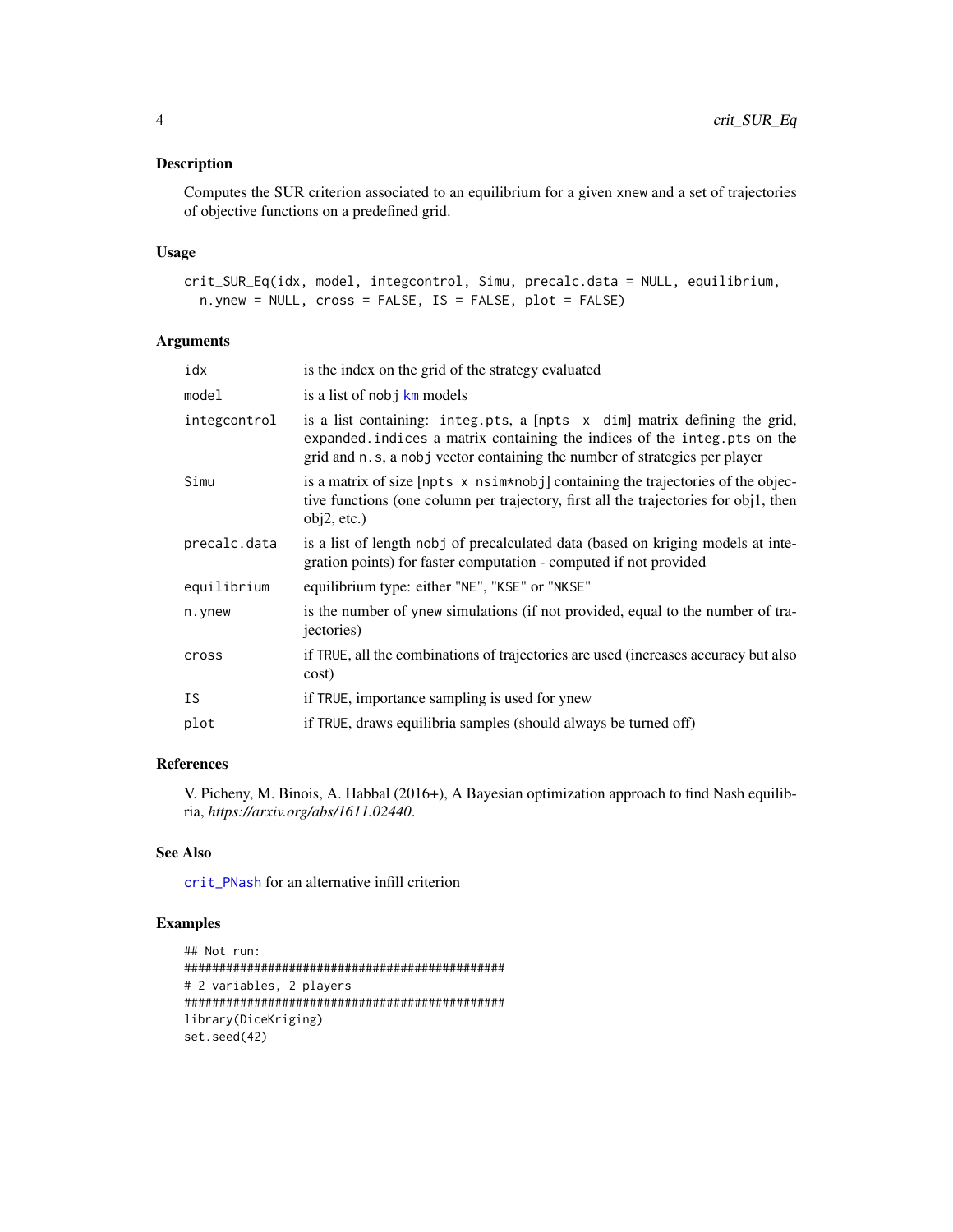```
# Objective function (R^2 -> R^2)
fun <- function (x)
{
  if (is.null(dim(x)))  x \leq -matrix(x, nrow = 1)b1 <- 15 * x[, 1] - 5
 b2 \le -15 \times x[, 2]return(cbind((b2 - 5.1*(b1/(2*pi))^2 + 5/pi*b1 - 6)^2 + 10*((1 - 1/(8*pi)) * cos(b1) + 1),
            -sqrt((10.5 - b1)*(b1 + 5.5)*(b2 + 0.5)) - 1/30*(b2 - 5.1*(b1/(2*pi))^2 - 6)^2-1/3 * ((1 - 1/(8 * pi)) * cos(b1) + 1)))}
# Grid definition
n.s < - rep(14, 2)x. to. obj < -c(1,2)gridtype <- 'cartesian'
integcontrol <- generate_integ_pts(n.s=n.s, d=4, nobj=2, x.to.obj = x.to.obj, gridtype=gridtype)
integ.pts <- integcontrol$integ.pts
expanded.indices <- integcontrol$expanded.indices
# Kriging models
n.init <- 11
design <- integ.pts[sample.int(n=nrow(integ.pts), size=n.init, replace=FALSE),]
response <- t(apply(design, 1, fun))
mf1 \leftarrow km(\sim), design = design, response = response[,1], lower=c(.1,.1))
mf2 \leq km(\sim ., design = design, response = response[, 2], lower=c(.1,.1))model <- list(mf1, mf2)
# Conditional simulations
Simu <- t(Reduce(rbind, lapply(model, simulate, nsim=10, newdata=integ.pts, cond=TRUE,
                                    checkNames=FALSE, nugget.sim = 10^-8)))
# Useful precalculations
library(KrigInv)
precalc.data <- lapply(model, FUN=KrigInv:::precomputeUpdateData, integration.points=integ.pts)
# Compute criterion for all points on the grid
crit_grid <- lapply(X=1:prod(n.s), FUN=crit_SUR_Eq, model=model,
                    integcontrol=integcontrol, equilibrium = "NE",
                  Simu=Simu, precalc.data=precalc.data, n.ynew=10, IS=FALSE, cross=FALSE)
crit_grid <- unlist(crit_grid)
# Draw contour of the criterion
filled.contour(seq(0, 1, length.out = n.S[1]), seq(0, 1, length.out = n.S[2]),
               matrix(pmax(0, crit_grid), n.s[1], n.s[2]), main = "SUR criterion",
               xlab = expression(x[1]), ylab = expression(x[2]), color = terrain.colors,
               plot.axes = \{axis(1); axis(2);points(design[,1], design[,2], pch = 21, bg = "white")
                           }
\mathcal{L}## End(Not run)
```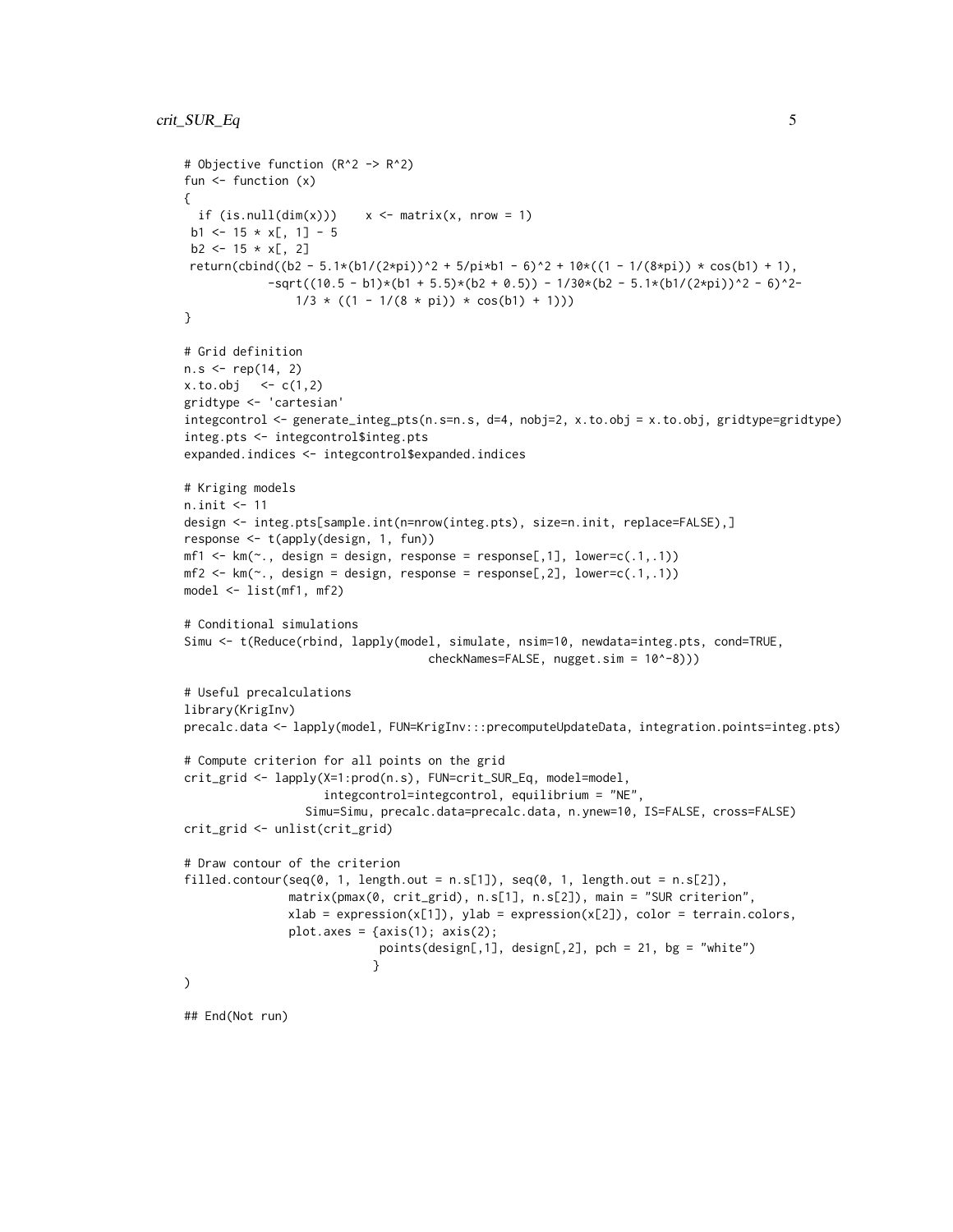<span id="page-5-0"></span>filter\_for\_Game *All-purpose filter*

#### Description

Select candidate points for conditional simulations or for criterion evaluation, based on a "window" or a probability related to the equilibrium at hand.

#### Usage

```
filter_for_Game(n.s.target, model = NULL, predictions = NULL,
  type = "window", equilibrium = "NE", integcontrol, options = NULL,
  ncores = 1, random = TRUE, include. obs = FALSE, min.crit = 1e-12)
```
# Arguments

| n.s.target   | scalar or vector of number of strategies (one value per player) to select. For NE, if<br>n.s.target is a scalar then each player will have round(n.s.target^(1/nobj)<br>strategies.                                                   |
|--------------|---------------------------------------------------------------------------------------------------------------------------------------------------------------------------------------------------------------------------------------|
| model        | is a list of nobj nobj km objects                                                                                                                                                                                                     |
| predictions  | is a list of size nobj                                                                                                                                                                                                                |
| type         | either "window", "PND" or "Pnash", see details                                                                                                                                                                                        |
| equilibrium  | either 'NE', 'KSE' or 'NKSE' for Nash/Kalai-Smoridinsky/Nash-Kalai-Smoridinsky<br>equilibria                                                                                                                                          |
| integcontrol | is a list containing: integ.pts, a [npts x dim] matrix defining the grid,<br>expanded. indices a matrix containing the indices of the integ.pts on the grid<br>and n.s, a nobj vector containting the number of strategies per player |
| options      | a list containing either the window (matrix or target) or the parameters for Pnash:<br>method ("simu" or "exact") and nsim                                                                                                            |
| ncores       | mclapply is used if $> 1$ for parallel evaluation                                                                                                                                                                                     |
| random       | Boolean. If FALSE, the best points according to the filter criterion are chosen,<br>otherwise the points are chosen by random sampling with weights proportional<br>to the criterion.                                                 |
| include.obs  | Boolean. If TRUE, the observations are included to the filtered set.                                                                                                                                                                  |
| min.crit     | Minimal value for the criterion, useful if $r$ andom $=$ TRUE.                                                                                                                                                                        |

# Details

If type == "windows", points are ranked based on their distance to option\$window (when it is a target vector), or based on the probability that the response belongs to option\$window. The other options, "PND" (probability of non-domination, i.e., of not being dominated by the current Pareto front) and "Pnash" (probability of realizing a Nash equilibrium) base the ranking of points on the associated probability.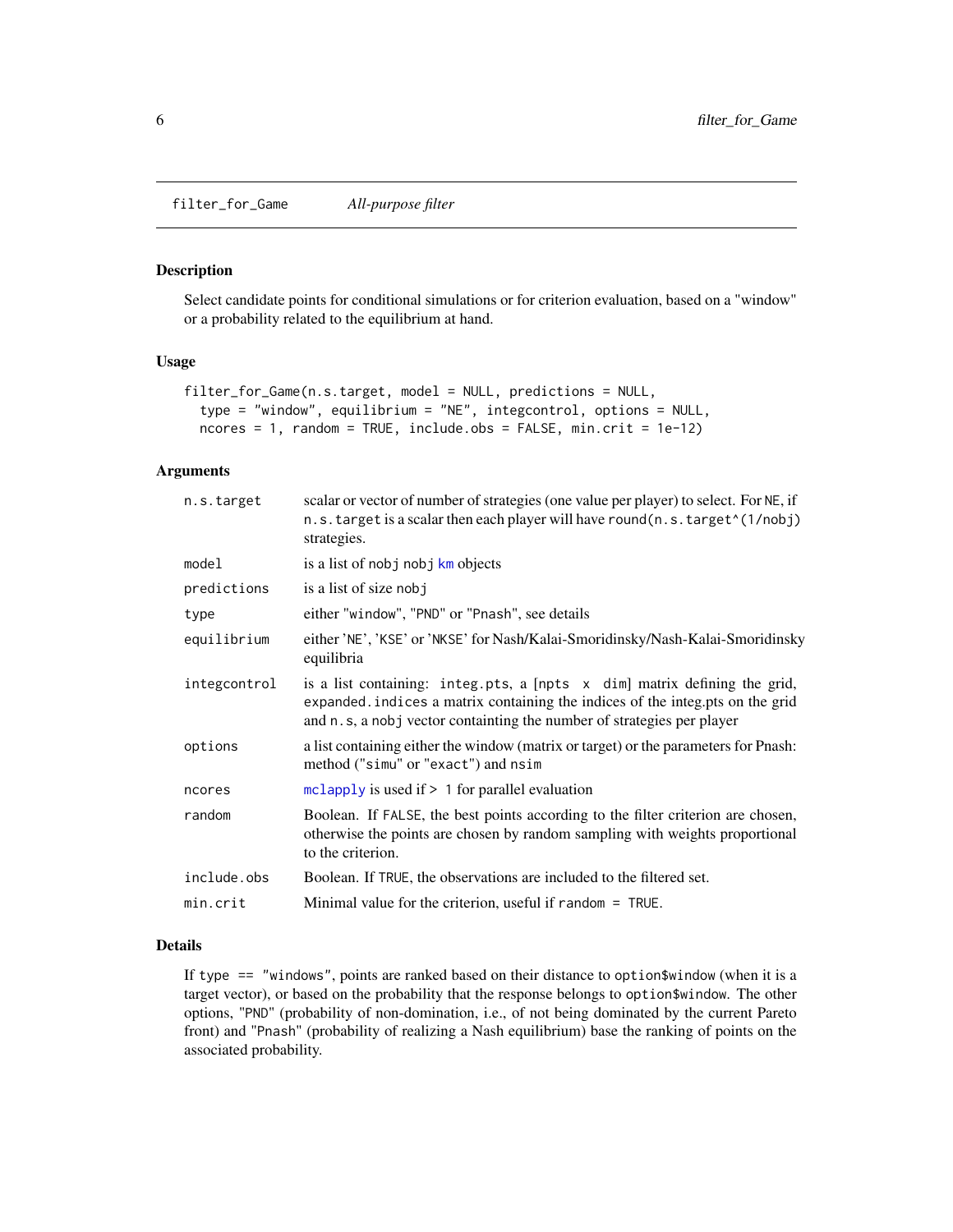# <span id="page-6-0"></span>Value

List with two elements: I indices selected and crit the filter metric at all candidate points

<span id="page-6-1"></span>generate\_integ\_pts *Strategy generation*

#### Description

Preprocessing to link strategies and designs.

#### Usage

```
generate_integ_pts(n.s, d, nobj, x.to.obj = NULL, gridtype = "cartesian",
  equilibrium = "NE", 1b = rep(0, d), ub = rep(1, d))
```
## Arguments

| n.s         | scalar or vector. If scalar, total number of strategies (to be divided equally among<br>players), otherwise number of strategies per player. |
|-------------|----------------------------------------------------------------------------------------------------------------------------------------------|
| d           | number of variables                                                                                                                          |
| nobj        | number of objectives (or players)                                                                                                            |
| x.to.obj    | vector allocating variables to objectives. If not provided, default is 1:nobj,<br>assuming that d=nobj                                       |
| gridtype    | either "cartesian" or "lhs", or a vector to define a different type for each<br>player.                                                      |
| equilibrium | either "NE", "KSE" or "NKSE"                                                                                                                 |
| lb, ub      | vectors specifying the bounds of the design space, by default [0,1] <sup>^</sup> d                                                           |

#### Value

A list containing two matrices, integ.pts the design of experiments and expanded.indices the corresponding indices (for NE), and the vector n.s

```
## Not run:
##############################################
### 4 variables, 2 players, no filter
##############################################
# Create a 11x8 lattice based on 2 LHS designs
n.s < -c(11,8)gridtype = "lhs"
# 4D space is split in 2
x. to. obj < -c(1,1,2,2)integcontrol <- generate_integ_pts(n.s=n.s, d=4, nobj=2, x.to.obj = x.to.obj, gridtype=gridtype)
```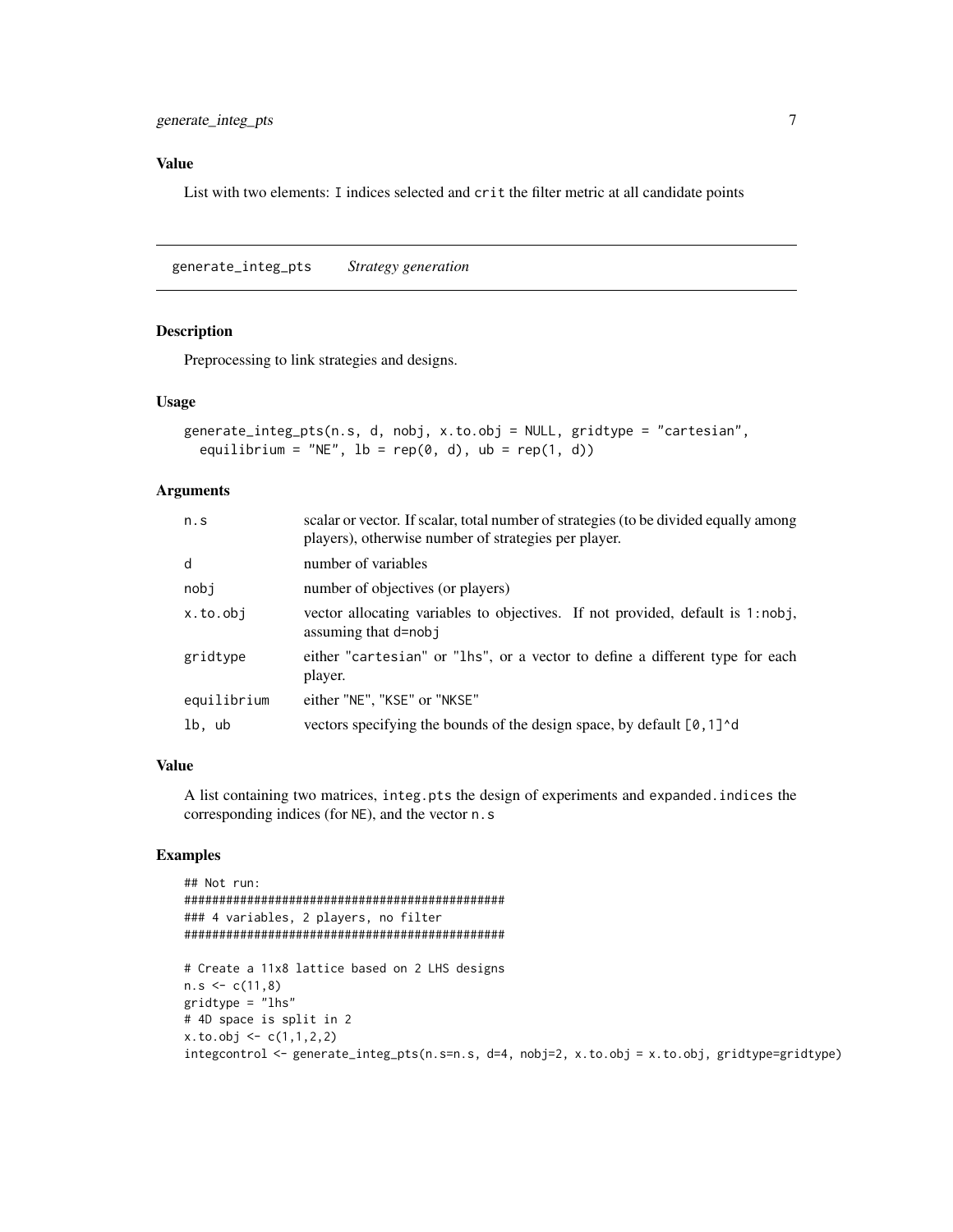```
pairs(integcontrol$integ.pts)
```

```
## End(Not run)
```
getEquilibrium *Equilibrium computation of a discrete game for a given matrix with objectives values*

# Description

Computes the equilibrium of three types of games, given a matrix of objectives (or a set of matrices) and the structure of the strategy space.

#### Usage

```
getEquilibrium(Z, equilibrium = c("NE", "NKSE", "KSE"), nobj = 2, n.s,
  expanded.indices = NULL, return.design = FALSE, sorted = FALSE,
  cross = FALSE)
```
#### Arguments

| Z                | is a matrix of size [npts x nsim*nobj] of objective values, see details,                                                                           |
|------------------|----------------------------------------------------------------------------------------------------------------------------------------------------|
| equilibrium      | considered type, one of "NE", "NKSE", "KSE"                                                                                                        |
| nobj             | nb of objectives (or players)                                                                                                                      |
| n.s              | scalar of vector. If scalar, total number of strategies (to be divided equally among<br>players), otherwise number of strategies per player.       |
| expanded.indices |                                                                                                                                                    |
|                  | is a matrix containing the indices of the integ. pts on the grid, see generate_integ_pts                                                           |
| return.design    | Boolean; if TRUE, the index of the optimal strategy is returned (otherwise only<br>the pay-off is returned)                                        |
| sorted           | Boolean; if TRUE, the last column of expanded indices is assumed to be sorted<br>in increasing order. This provides a substantial efficiency gain. |
| cross            | Should the simulation be crossed? (May be dropped in future versions)                                                                              |

#### Details

If nsim=1, each line of Z contains the pay-offs of the different players for a given strategy s:  $[obj1(s), obj2(s), ...]$ . The position of the strategy s in the grid is given by the corresponding line of expanded.indices. If nsim>1, (vectorized call) Z contains different trajectories for each pay-off: each line is  $[obj1_1(x), obj1_2(x), ... obj2_1(x), obj2_2(x), ...].$ 

<span id="page-7-0"></span>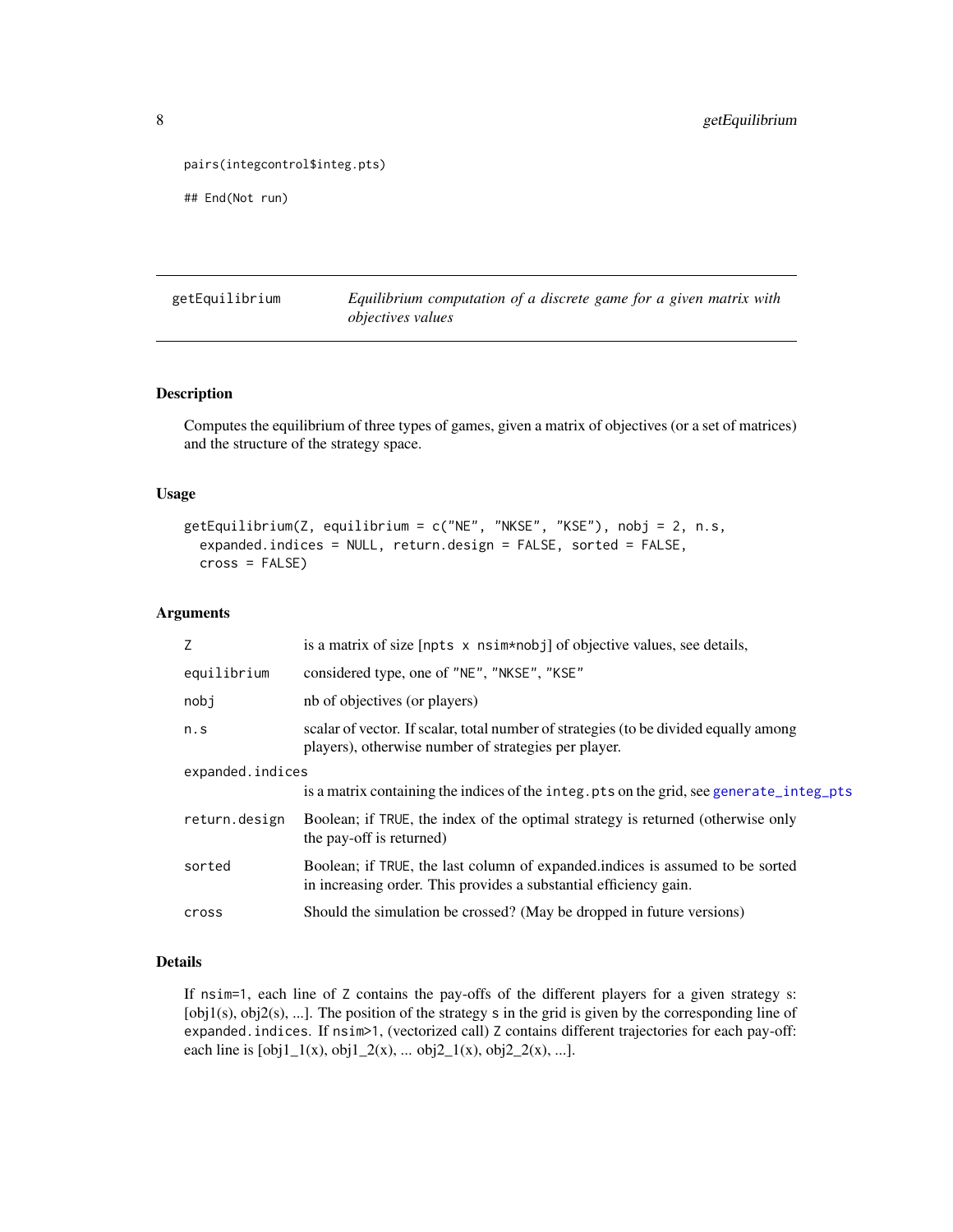# getEquilibrium 9

```
## Not run:
## Setup
fun <- function (x)
{
  if (is.null(dim(x))) x \leq - \text{matrix}(x, nrow = 1)b1 <- 15 * x[, 1] - 5
  b2 \le -15 \times x[, 2]
 return(cbind((b2 - 5.1*(b1/(2*pi))^2 + 5/pi*b1 - 6)^2 + 10*((1 - 1/(8*pi)) * cos(b1) + 1),
            -sqrt((10.5 - b1)*(b1 + 5.5)*(b2 + 0.5)) - 1/30*(b2 - 5.1*(b1/(2*pi))^2 - 6)^2-1/3 * ((1 - 1/(8 * pi)) * cos(b1) + 1)))}
d \leftarrow nobj \leftarrow 2# Generate grid of strategies for Nash and Nash-Kalai-Smorodinsky
n.s < -c(11,11) # number of strategies per player
x.to.obj <- 1:2 # allocate objectives to players
integcontrol <- generate_integ_pts(n.s=n.s,d=d,nobj=nobj,x.to.obj=x.to.obj,gridtype="cartesian")
integ.pts <- integcontrol$integ.pts
expanded.indices <- integcontrol$expanded.indices
# Compute the pay-off on the grid
response.grid <- t(apply(integ.pts, 1, fun))
# Compute the Nash equilibrium (NE)
trueEq \leq getEquilibrium(Z = response.grid, equilibrium = "NE", nobj = nobj, n.s = n.s,
                         return.design = TRUE, expanded.indices = expanded.indices,
                         sorted = !is.unsorted(expanded.indices[,2]))
# Pay-off at equilibrium
print(trueEq$NEPoff)
# Optimal strategy
print(integ.pts[trueEq$NE,])
# Index of the optimal strategy in the grid
print(expanded.indices[trueEq$NE,])
# Plots
par(mfrow = c(1,2))plotGameGrid(fun = fun, n.grid = n.s, x.to.obj = x.to.obj, integcontrol=integcontrol,
             equilibrium = "NE")
# Compute KS equilibrium (KSE)
trueKSEq <- getEquilibrium(Z = response.grid, equilibrium = "KSE", nobj = nobj,
                       return.design = TRUE, sorted = !is.unsorted(expanded.indices[,2]))
# Pay-off at equilibrium
print(trueKSEq$NEPoff)
# Optimal strategy
```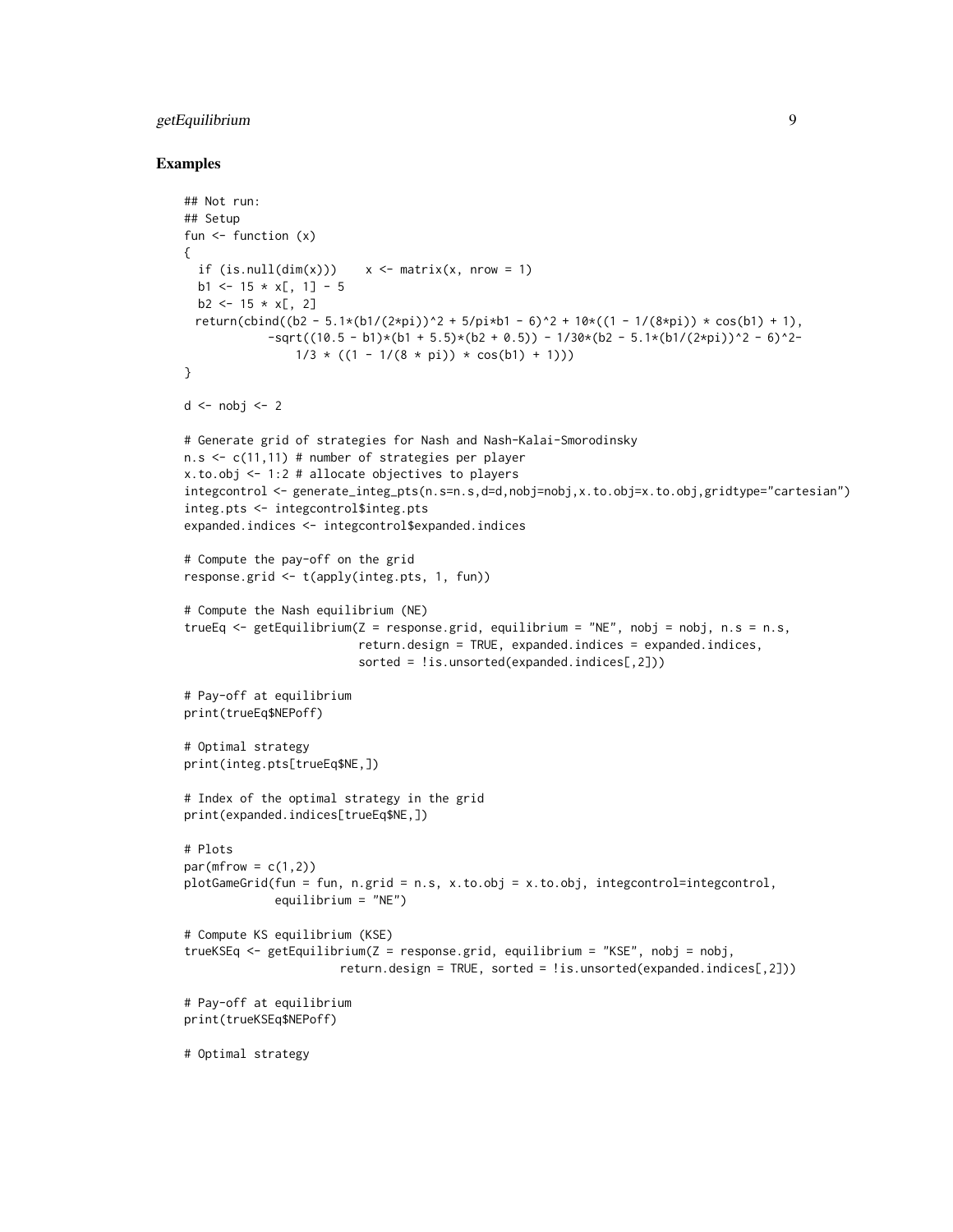```
print(integ.pts[trueKSEq$NE,])
plotGameGrid(fun = fun, n.grid = n.s, integcontrol=integcontrol,
             equilibrium = "KSE", fun.grid = response.grid)
# Compute the Nash equilibrium (NE)
trueNKSEq <- getEquilibrium(Z = response.grid, equilibrium = "NKSE", nobj = nobj, n.s = n.s,
                         return.design = TRUE, expanded.indices = expanded.indices,
                         sorted = !is.unsorted(expanded.indices[,2]))
# Pay-off at equilibrium
print(trueNKSEq$NEPoff)
# Optimal strategy
print(integ.pts[trueNKSEq$NE,])
# Index of the optimal strategy in the grid
print(expanded.indices[trueNKSEq$NE,])
# Plots
plotGameGrid(fun = fun, n.grid = n.s, x.to.obj = x.to.obj, integcontrol=integcontrol,
             equilibrium = "NKSE")
## End(Not run)
```
GPGame *Package GPGame*

#### **Description**

Sequential strategies for finding game equilibria in a black-box setting (expensive pay-off evaluations, no derivatives). Handles noiseless or noisy evaluations. Two acquisition functions are available. Graphical outputs can be generated automatically.

#### Details

Important functions: [solve\\_game](#page-14-1) [plotGame](#page-11-1)

# Author(s)

Victor Picheny, Mickael Binois

#### References

V. Picheny, M. Binois, A. Habbal (2016+), A Bayesian optimization approach to find Nash equilibria, *https://arxiv.org/abs/1611.02440*.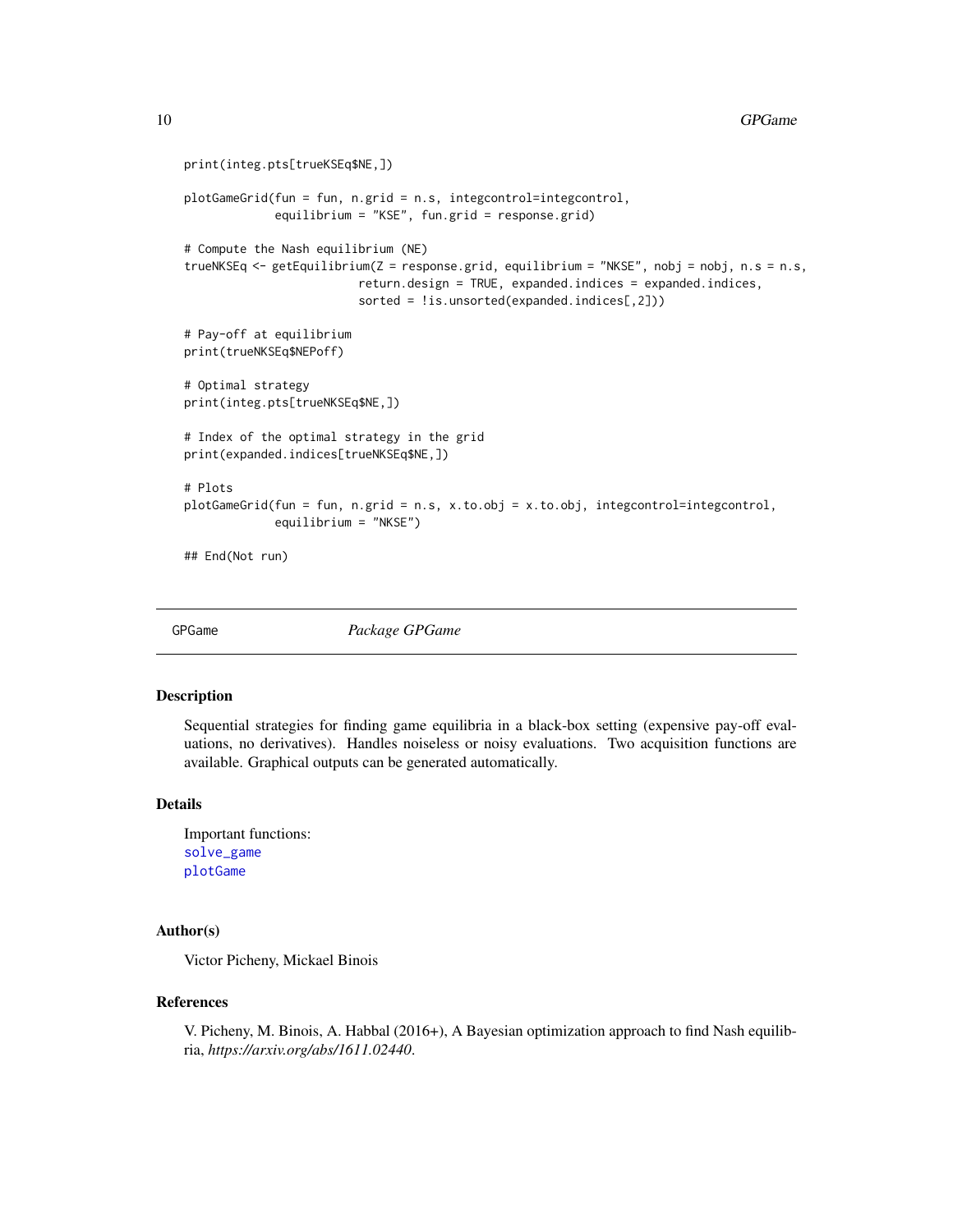#### <span id="page-10-0"></span>GPGame 11

#### See Also

[DiceKriging](#page-0-0), [DiceOptim](#page-0-0), [KrigInv](#page-0-0), [GPareto](#page-0-0)

# Examples

```
## Not run:
# To use parallel computation (turn off on Windows)
library(parallel)
parallel <- FALSE # TRUE #
if(parallel) ncores <- detectCores() else ncores <- 1
```

```
##############################################
```

```
# 2 variables, 2 players, Nash equilibrium
# Player 1 (P1) wants to minimize fun1 and player 2 (P2) fun2
# P1 chooses x2 and P2 x2
```

```
##############################################
```

```
# First, define objective function fun: (x1,x2) -> (fun1,fun2)
fun \leftarrow function (x){
 if (is.null(dim(x))) x \le matrix(x, nrow = 1)
 b1 <- 15 * x[, 1] - 5
 b2 \le -15 \times x[, 2]
 return(cbind((b2 - 5.1*(b1/(2*pi))^2 + 5/pi*b1 - 6)^2 + 10*((1 - 1/(8*pi)) * cos(b1) + 1),
            -sqrt((10.5 - b1)*(b1 + 5.5)*(b2 + 0.5)) - 1/30*(b2 - 5.1*(b1/(2*pi))^2 - 6)^2-1/3 * ((1 - 1/(8 * pi)) * cos(b1) + 1))}
```
#### ##############################################

# x.to.obj indicates that P1 chooses x1 and P2 chooses x2  $x. to. obj < -c(1,2)$ 

#### ##############################################

# Define a discretization of the problem: each player can choose between 21 strategies # The ensemble of combined strategies is a 21x21 cartesian grid

```
# n.s is the number of strategies (vector)
n.s < - rep(21, 2)# gridtype is the type of discretization
gridtype <- 'cartesian'
```
integcontrol <- list(n.s=n.s, gridtype=gridtype)

```
##############################################
# Run solver with 6 initial points, 14 iterations
n.init <- 6 # number of initial points (space-filling)
n.ite <- 14 # number of iterations (sequential infill points)
```

```
res <- solve_game(fun, equilibrium = "NE", crit = "sur", n.init=n.init, n.ite=n.ite,
                 d = 2, nobj=2, x.to.obj = x.to.obj, integcontrol=integcontrol,
                 ncores = ncores, trace=1, seed=1)
```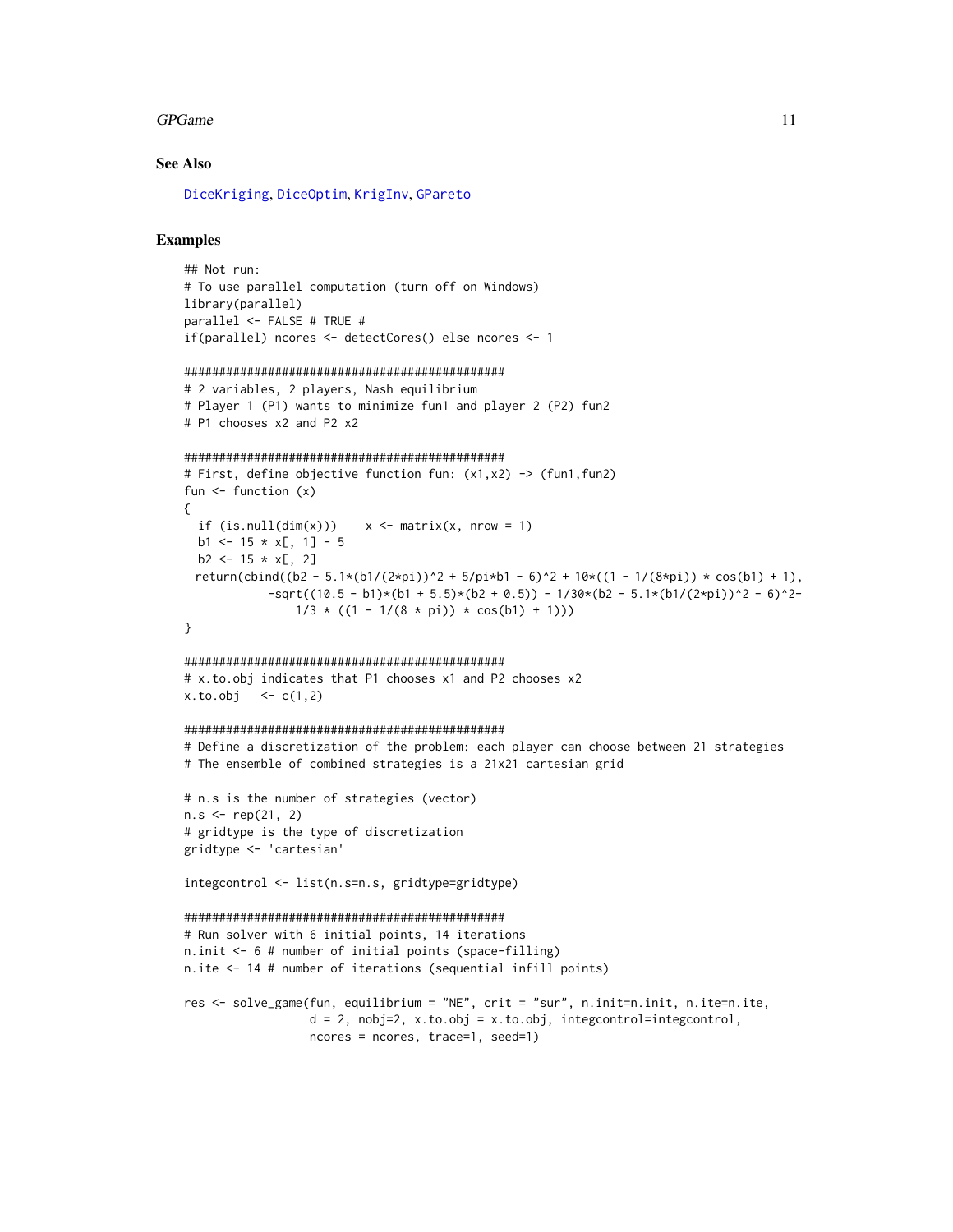```
##############################################
# Get estimated equilibrium and corresponding pay-off
NE <- res$Eq.design
Poff <- res$Eq.poff
##############################################
# Draw results
plotGame(res)
##############################################
# See solve_game for other examples
##############################################
```

```
## End(Not run)
```
<span id="page-11-1"></span>plotGame *Plot equilibrium search result (2-objectives only)*

# Description

Plot equilibrium search result (2-objectives only)

# Usage

```
plotGame(res, equilibrium = "NE", add = FALSE, UQ_eq = TRUE,
  simus = NULL, integcontrol = NULL, simucontrol = NULL, ncores = 1)
```
# Arguments

| res          | list returned by solve_game                                                                                            |
|--------------|------------------------------------------------------------------------------------------------------------------------|
| equilibrium  | either "NE" for Nash, "KSE" for Kalai-Smoridinsky and "NKSE" for Nash-Kalai-<br>Smoridinsky                            |
| add          | logical; if TRUE adds the first graphical output to an already existing plot; if<br>FALSE, (default) starts a new plot |
| UQ_eq        | logical; should simulations of the equilibrium be displayed?                                                           |
| simus        | optional matrix of conditional simulation if $UQ$ Eq is TRUE                                                           |
| integcontrol | list with n.s element (maybe n.s should be returned by solve_game).<br><b>See</b><br>solve_game.                       |
| simucontrol  | optional list for handling conditional simulations. See solve_game.                                                    |
| ncores       | number of CPU available $(>1$ makes mean parallel TRUE)                                                                |

<span id="page-11-0"></span>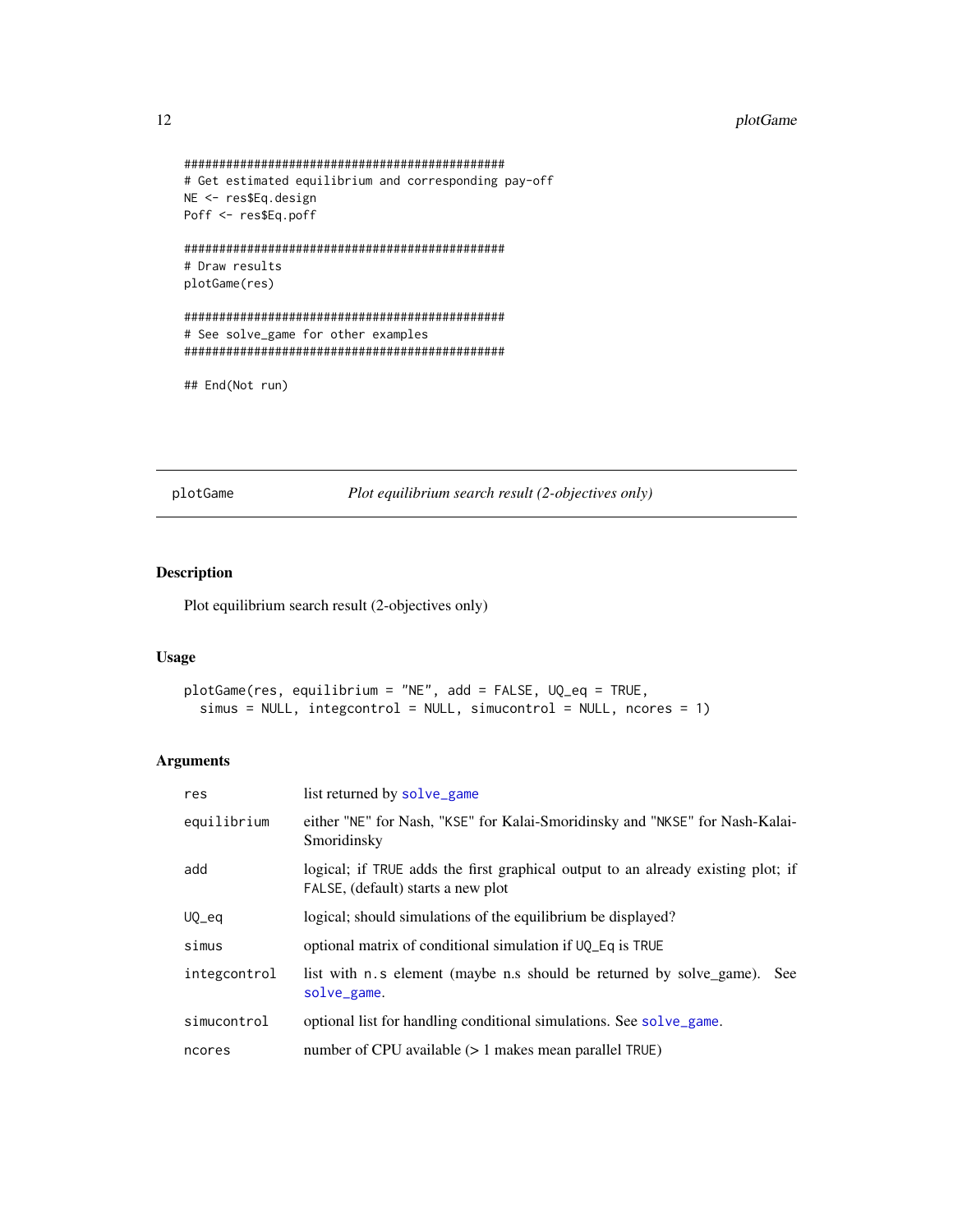# <span id="page-12-0"></span>plotGameGrid 13

#### Examples

```
## Not run:
library(GPareto)
library(parallel)
# Turn off on Windows
parallel <- TRUE # FALSE #
ncores <- 1
if(parallel) ncores <- detectCores()
cov.reestim <- TRUE
n.sim <- 20
n.ynew <- 20
IS <- TRUE
set.seed(1)
pb <- "P1" # 'P1' 'PDE' 'Diff'
fun <- P1
equilibrium = "NE"
d \le -2nobj < -2n.init <- 20
n.ite <- 4
model.trend <- ~1
n.s <- rep(31, 2) #31
x. to. obj < -c(1, 2)gridtype <- 'cartesian'
nsimPoints <- 800
ncandPoints <- 200
sur_window_filter <- NULL
sur_pnash_filter <- NULL
Pnash_only_filter <- NULL
res <- solve_game(fun, equilibrium = equilibrium, crit = "sur", model = NULL, n.init=n.init,
 n.ite = n.ite, nobj=nobj, x.to.obj = x.to.obj, integcontrol=list(n.s=n.s, gridtype=gridtype),
  simucontrol=list(n.ynew=n.ynew, n.sim=n.sim, IS=IS), ncores = ncores, d = d,
 filtercontrol=list(filter=sur_window_filter, nsimPoints=nsimPoints, ncandPoints=ncandPoints),
  kmcontrol=list(model.trend=model.trend), trace=3,
  seed=1)
plotGame(res, equilibrium = equilibrium)
dom <- matrix(c(0,0,1,1),2)
plotGameGrid("P1", graphs = "objective", domain = dom, n.grid = 51, equilibrium = equilibrium)
plotGame(res, equilibrium = equilibrium, add = TRUE)
```
## End(Not run)

plotGameGrid *Visualisation of equilibrium solution in input/output space*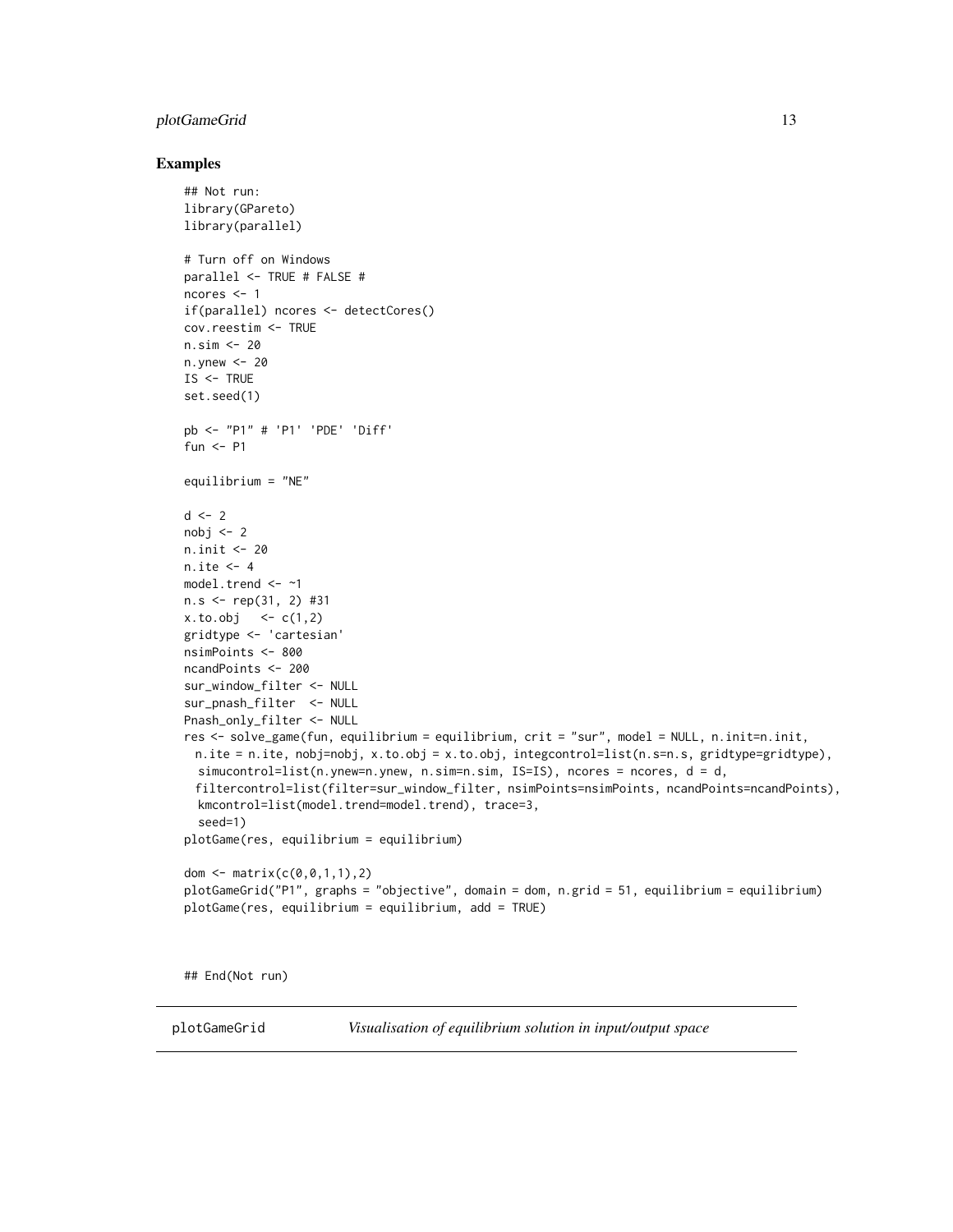#### <span id="page-13-0"></span>Description

Plot equilibrium for 2 objectives test problems with evaluations on a grid. The number of variables is not limited.

#### Usage

```
plotGameGrid(fun = NULL, domain = NULL, n.grid, graphs = c("both",
  "design", "objective"), x.to.obj = NULL, integcontrol = NULL,
 equilibrium = c("NE", "KSE", "NKSE"), fun.grid = NULL, ...)
```
# Arguments

| fun                    | name of the function considered                                                                                                                |
|------------------------|------------------------------------------------------------------------------------------------------------------------------------------------|
| domain                 | optional matrix for the bounds of the domain (for now $[0,1]$ <sup><math>\wedge</math></sup> d only), (two<br>columns matrix with min and max) |
| n.grid                 | number of divisions of the grid in each dimension (must correspond to n. s for<br>Nash equilibriums)                                           |
| graphs                 | either "design", "objective" or "both" (default) for which graph to display                                                                    |
| x.to.obj, integcontrol |                                                                                                                                                |
|                        | see solve_game (for Nash equilibrium only)                                                                                                     |
| equilibrium            | either "NE" for Nash, "KSE" for Kalai-Smoridinsky and "NKSE" for Nash-Kalai-<br>Smoridinsky                                                    |
| fun.grid               | optional matrix containing the values of fun at integ.pts. Computed if not<br>provided.                                                        |
| .                      | further arguments to fun                                                                                                                       |
|                        |                                                                                                                                                |

# Value

list returned by invisible() with elements:

- trueEqdesign design corresponding to equilibrium value trueEq
- trueEqPoff corresponding values of the objective
- trueParetoFront Pareto front
- response.grid
- integ.pts, expanded.indices

```
## Not run:
library(GPareto)
## 2 variables
dom <- matrix(c(0,0,1,1),2)
plotGameGrid("P1", domain = dom, n.grid = 51, equilibrium = "NE")
plotGameGrid("P1", domain = dom, n.grid = rep(31,2), equilibrium = "NE") ## As in the tests
plotGameGrid("P1", domain = dom, n.grid = 51, equilibrium = "KSE")
```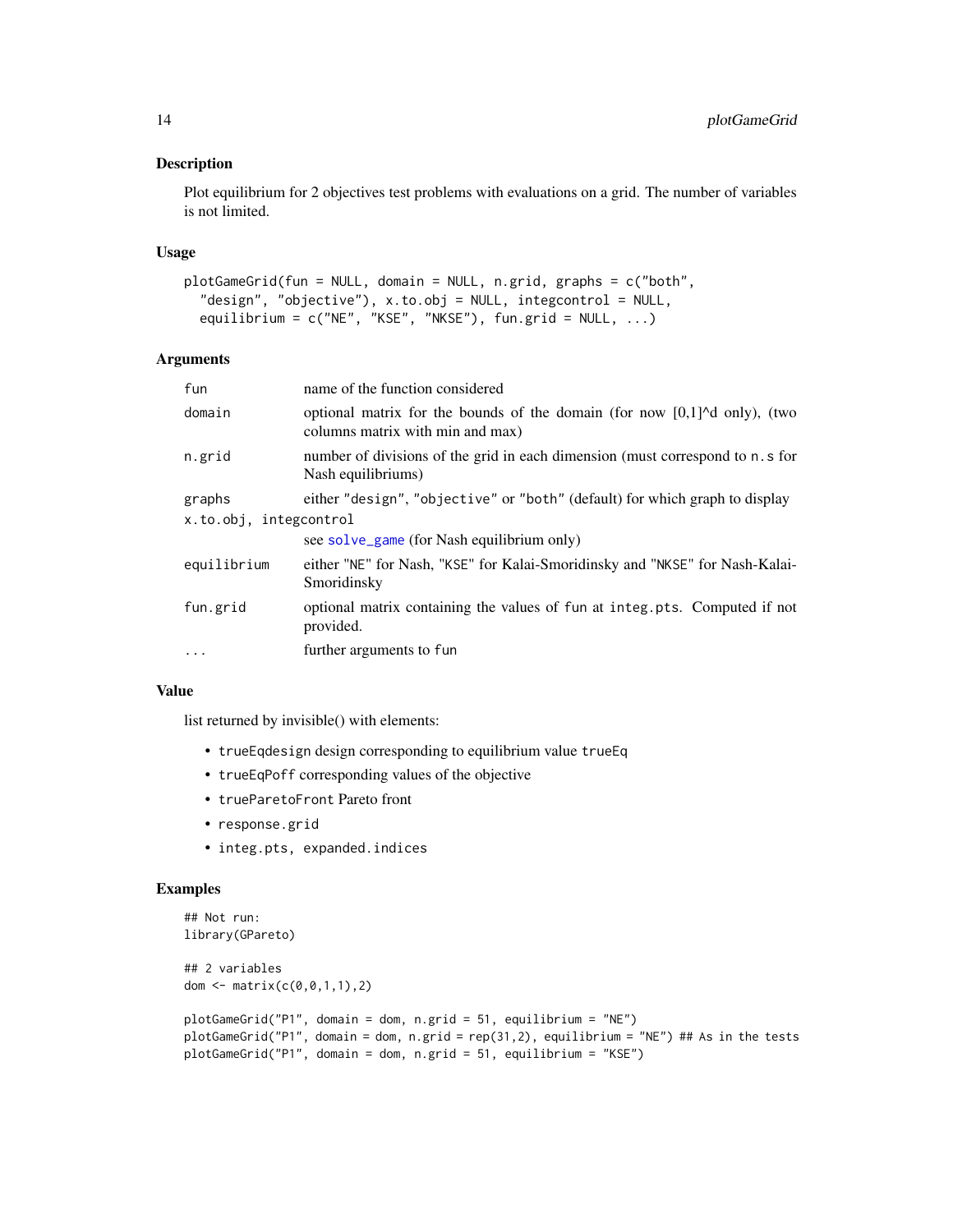# <span id="page-14-0"></span>solve\_game 15

```
plotGameGrid("P1", domain = dom, n.grid = rep(31,2), equilibrium = "NKSE")
plotGameGrid("P1", graphs = "design", domain = dom, n.grid = rep(31,2), equilibrium = "NKSE")
## 4 variables
dom \leq matrix(rep(c(0,1), each = 4), 4)
plotGameGrid("ZDT3", domain = dom, n.grid = 25, equilibrium = "NE", x.to.obj = c(1,1,2,2))
```
## End(Not run)

<span id="page-14-1"></span>solve\_game *Main solver*

#### Description

Main function to solve games.

#### Usage

```
solve_game(fun, ..., equilibrium = "NE", crit = "sur", model = NULL,
 n.init = NULL, n.ite, d, nobj, x.to.obj = NULL, noise.var = NULL,
  integcontrol = NULL, simucontrol = NULL, plotcontrol = NULL,
  filtercontrol = NULL, kmcontrol = NULL, returncontrol = NULL,
  ncores = 1, trace = 1, seed = NULL)
```
#### Arguments

| fun          | fonction with vectorial output                                                                                                                                                                                                                                                                                                              |
|--------------|---------------------------------------------------------------------------------------------------------------------------------------------------------------------------------------------------------------------------------------------------------------------------------------------------------------------------------------------|
| $\cdots$     | additional parameter to be passed to fun                                                                                                                                                                                                                                                                                                    |
| equilibrium  | either 'NE', 'KSE' or 'NKSE' for Nash/Kalai-Smoridinsky/Nash-Kalai-Smoridinsky<br>equilibria                                                                                                                                                                                                                                                |
| crit         | 'sur' (default) is available for all equilibria, 'psim' and 'pex' are available for<br>Nash                                                                                                                                                                                                                                                 |
| model        | list of km models                                                                                                                                                                                                                                                                                                                           |
| n.init       | number of points of the initial design of experiments if no model is given                                                                                                                                                                                                                                                                  |
| n.ite        | number of iterations of sequential optimization                                                                                                                                                                                                                                                                                             |
| d            | variable dimension                                                                                                                                                                                                                                                                                                                          |
| nobj         | number of objectives (players)                                                                                                                                                                                                                                                                                                              |
| x.to.obj     | for NE and NKSE, which variables for which objective                                                                                                                                                                                                                                                                                        |
| noise.var    | noise variance. Either a scalar (same noise for all objectives), a vector (constant<br>noise, different for each objective), a function (type closure) with vectorial out-<br>put (variable noise, different for each objective) or "given_by_fn", see Details.<br>If not provided, noise. var is taken as the average of model@noise. var. |
| integcontrol | optional list for handling integration points. See Details.                                                                                                                                                                                                                                                                                 |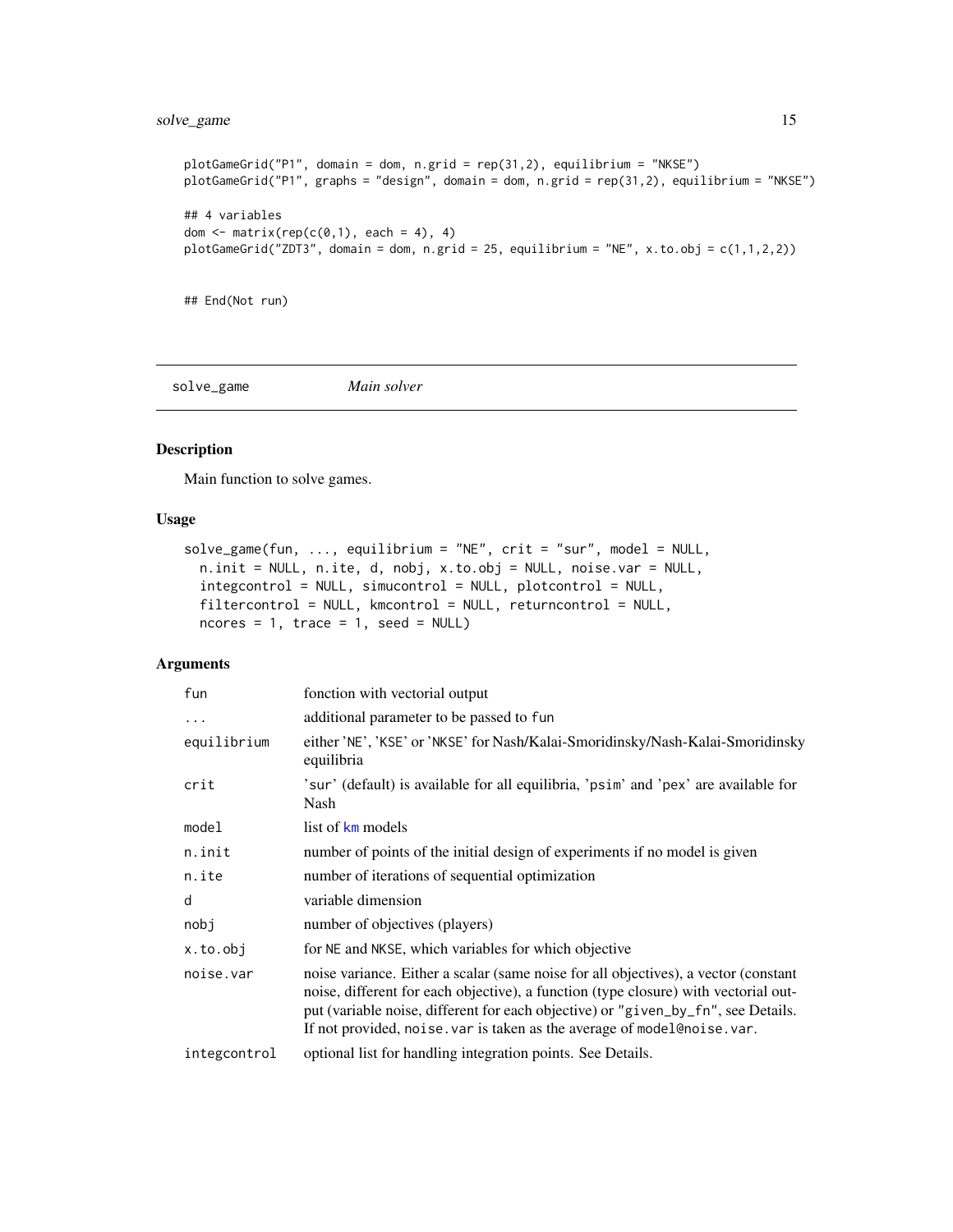| simucontrol   | optional list for handling conditional simulations. See Details.                                       |
|---------------|--------------------------------------------------------------------------------------------------------|
| plotcontrol   | optional list for handling during-optimization plots. See Details.                                     |
| filtercontrol | optional list for handling filters. See Details.                                                       |
| kmcontrol     | optional list for handling km models. See Details.                                                     |
| returncontrol | optional list for choosing return options. See Details.                                                |
| ncores        | number of CPU available $(>1)$ makes mean parallel TRUE)                                               |
| trace         | controls the level of printing: $\theta$ (no printing), 1 (minimal printing), 3 (detailed<br>printing) |
| seed          | to fix the random variable generator                                                                   |

#### Details

If noise.var="given\_by\_fn", fn returns a list of two vectors, the first being the objective functions and the second the corresponding noise variances.

integcontrol controls the way the design space is discretized. One can directly provide a set of points integ.pts with corresponding indices expanded.indices (for NE). Otherwise, the points are generated according to the number of strategies n.s. If n.s is a scalar, it corresponds to the total number of strategies (to be divided equally among players), otherwise it corresponds to the nb of strategies per player. In addition, one may choose the type of discretization with gridtype. Options are 'lhs' or 'cartesian'. Finally, lb and ub are vectors specifying the bounds for the design variables. By default the design space is  $[0,1]$ <sup>^d</sup>.

simucontrol controls options on conditional GP simulations. Options are IS: if TRUE, importance sampling is used for ynew; n. ynew number of samples of  $Y(x_{-1}+1)$  and n. sim number of sample path generated.

plotcontrol can be used to generate plots during the search. Options are plots (Boolean, FALSE by default), compute.actual (Boolean, FALSE by default, to draw the actual problem, only for inexpensive fun), and pbname (string, for figure title and pdf export).

filtercontrol controls filtering options. filter sets how to select a subset of simulation and candidate points, either either a single value or a vector of two to use different filters for simulation and candidate points. Possible values are 'window', 'Pnash' (for NE), 'PND' (probability of non domination), 'none'. nsimPoints and ncandPoints set the maximum number of simulation/candidate points wanted (use with filter 'Pnash' for now). Default values are 800 and 200, resp. randomFilter (TRUE by default) sets whereas the filter acts randomly or deterministically.

kmcontrol Options for handling nobj [km](#page-0-0) models. cov.reestim (Boolean, TRUE by default) specifies if the kriging hyperparameters should be re-estimated at each iteration,

returncontrol sets options for the last iterations and what is returned by the algorithm. return.Eq (Boolean, TRUE by default) specifies if a final search for the equilibrium is performed at the end. finalcrit sets a different criterion for the last iteration. track.Eq allows to estimate the equilibrium at each iteration; options are 'none' to do nothing, "mean" (default) to compute the equilibrium of the prediction mean (all candidates), "empirical" (for KSE) and "pex"/"psim" (NE only) for using Pnash estimate (along with mean estimate, on integ.pts only, NOT reestimated if filter.simu or crit is Pnash).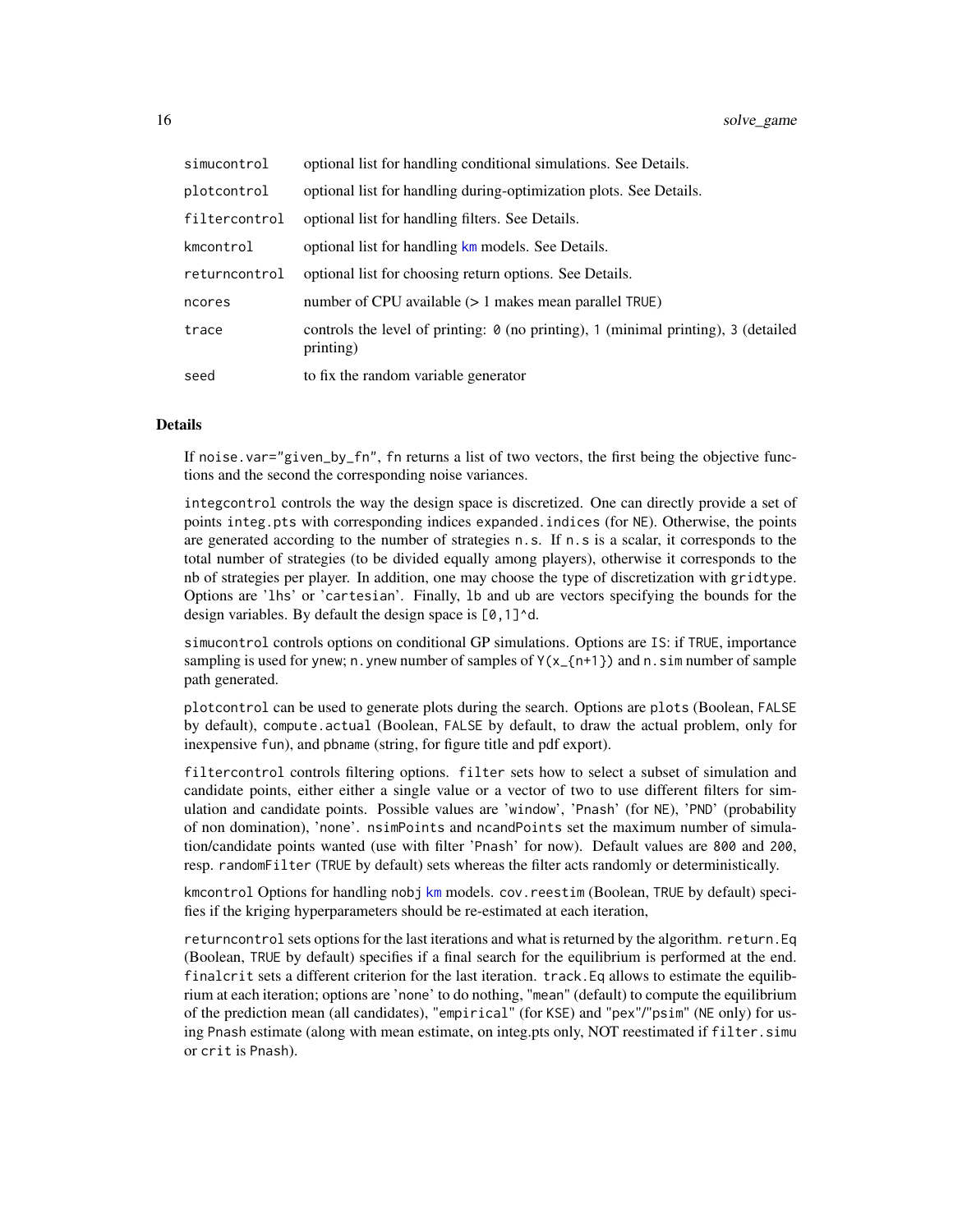# <span id="page-16-0"></span>solve\_game 17

## Value

A list with components:

- model: a list of objects of class [km](#page-0-0) corresponding to the last kriging models fitted.
- Jplus: recorded values of the acquisition function maximizer
- integ.pts and expanded.indices: the discrete space used,
- predEq: a list containing the recorded values of the estimated best solution,
- Eq.design, Eq.poff: estimated equilibrium and corresponding pay-off (if return.Eq==TRUE)

# References

V. Picheny, M. Binois, A. Habbal (2016+), A Bayesian optimization approach to find Nash equilibria, *https://arxiv.org/abs/1611.02440*.

```
## Not run:
```

```
##############################################
# Example 1: 2 variables, 2 players, no filter
##############################################
# Define objective function (R^2 -> R^2)
fun \leftarrow function (x){
  if (is.null(dim(x)))  x \leq - \text{matrix}(x, nrow = 1)b1 \le -15 \times x[, 1] - 5
  b2 \le -15 \times x[, 2]
 return(cbind((b2 - 5.1*(b1/(2*pi))^2 + 5/pi*b1 - 6)^2 + 10*((1 - 1/(8*pi)) * cos(b1) + 1),
            -sqrt((10.5 - b1)*(b1 + 5.5)*(b2 + 0.5)) - 1/30*(b2 - 5.1*(b1/(2*pi))^2 - 6)^2-1/3 * ((1 - 1/(8 * pi)) * cos(b1) + 1))}
# To use parallel computation (turn off on Windows)
library(parallel)
parallel <- FALSE #TRUE #
if(parallel) ncores <- detectCores() else ncores <- 1
# Simple configuration: no filter, discretization is a 21x21 grid
# Grid definition
n.s <- rep(21, 2)
x. to. obj < -c(1,2)gridtype <- 'cartesian'
# Run solver with 6 initial points, 4 iterations
# Increase n.ite to at least 10 for better results
res <- solve_game(fun, equilibrium = "NE", crit = "sur", n.init=6, n.ite=4,
                  d = 2, nobj=2, x.to.obj = x.to.obj,
                  integcontrol=list(n.s=n.s, gridtype=gridtype),
                  ncores = ncores, trace=1, seed=1)
```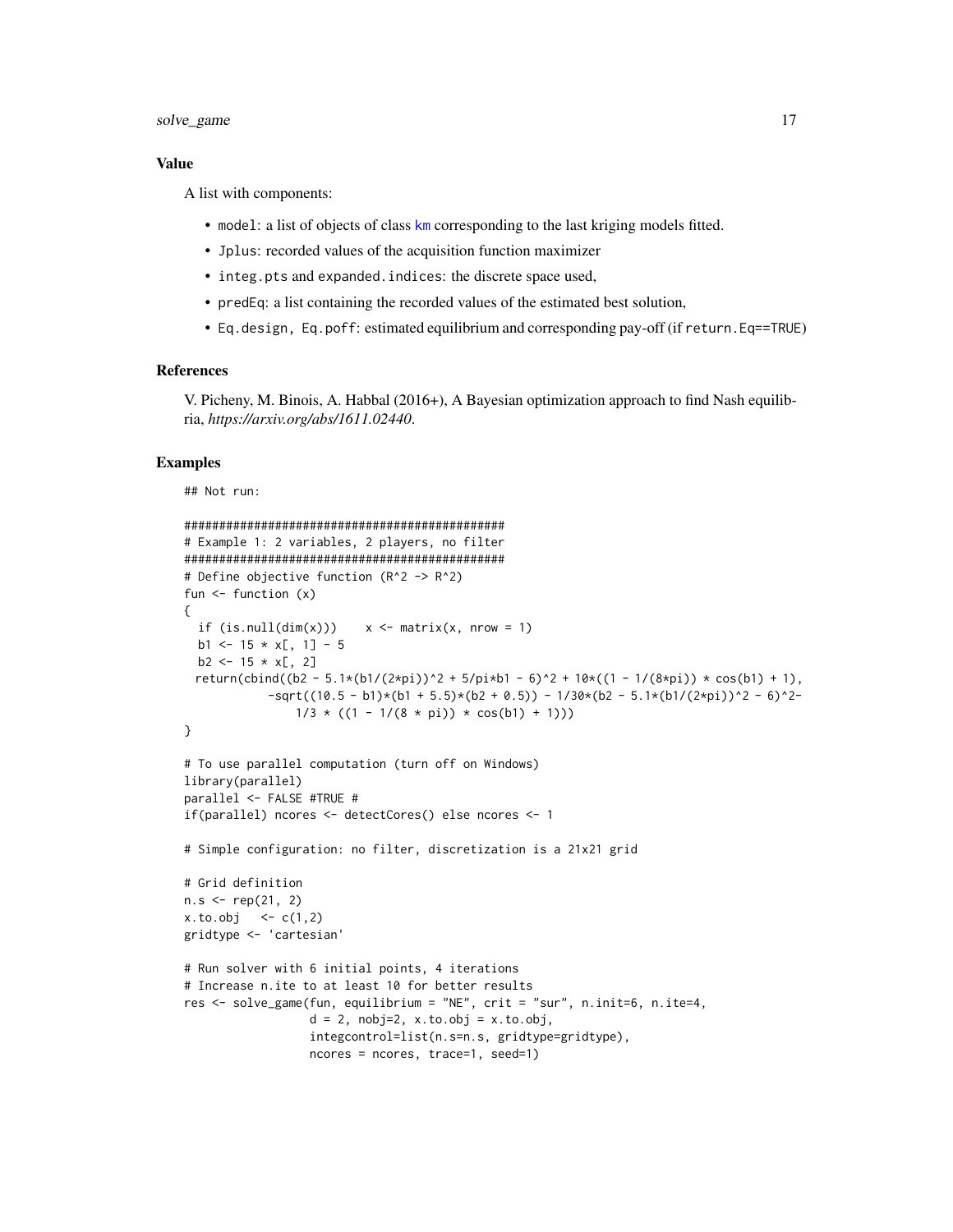```
# Get estimated equilibrium and corresponding pay-off
NE <- res$Eq.design
Poff <- res$Eq.poff
# Draw results
plotGame(res)
##############################################
# Example 2: 4 variables, 2 players, filtering
##############################################
fun \leq function(x, nobj = 2){
  if (is.null(dim(x)))  x \leftarrow matrix(x, 1)y \le - matrix(x[, 1:(nobj - 1)], nrow(x))
  z \le matrix(x[, nobj:ncol(x)], nrow(x))
  g \leftarrow rowSums((z - 0.5)^2)tmp \leftarrow t(apoly(cos(y * pi/2), 1, cumprod))tmp <- cbind(t(apply(tmp, 1, rev)), 1)
  tmp2 < - child(1, t(apoly(sin(y * pi/2), 1, rev)))return(tmp * tmp2 * (1 + g))
}
# Grid definition: player 1 plays x1 and x2, player 2 x3 and x4
# The grid is a lattice made of two LHS designs of different sizes
n.s < -c(44, 43)x. to. obj <- c(1,1,2,2)gridtype <- 'lhs'
# Set filtercontrol: window filter applied for integration and candidate points
# 500 simulation and 200 candidate points are retained.
filtercontrol <- list(nsimPoints=500, ncandPoints=200,
                   filter=c("window", "window"))
# Set km control: lower bound is specified for the covariance range
# Covariance type and model trend are specified
kmcontrol <- list(lb=rep(.2,4), model.trend=~1, covtype="matern3_2")
# Run solver with 20 initial points, 4 iterations
# Increase n.ite to at least 20 for better results
res <- solve_game(fun, equilibrium = "NE", crit = "psim", n.init=20, n.ite=2,
                  d = 4, nobj=2, x.to.obj = x.to.obj,
                  integcontrol=list(n.s=n.s, gridtype=gridtype),
                  filtercontrol=filtercontrol,
                  kmcontrol=kmcontrol,
                  ncores = 1, trace=1, seed=1)
# Get estimated equilibrium and corresponding pay-off
NE <- res$Eq.design
Poff <- res$Eq.poff
# Draw results
plotGame(res)
```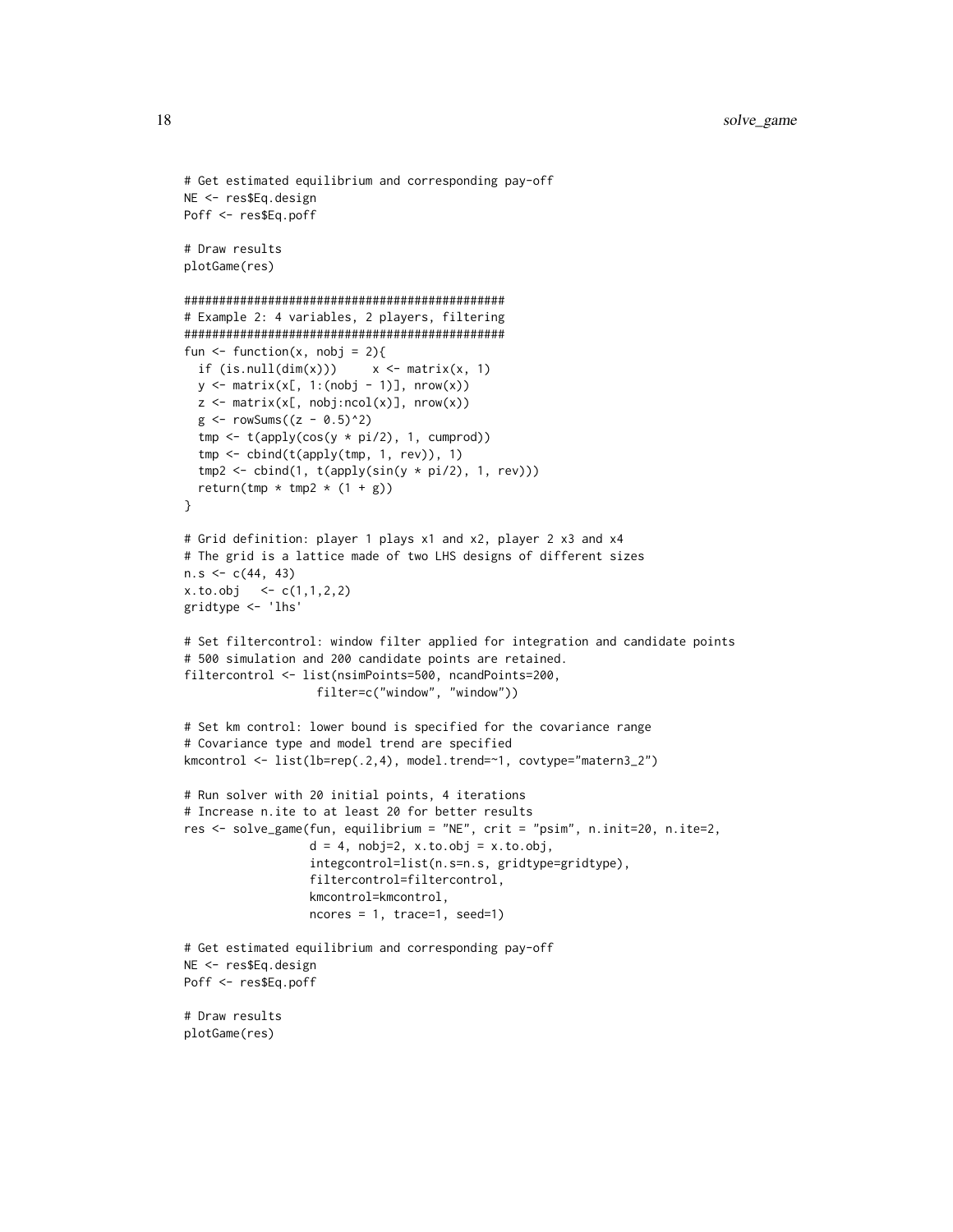solve\_game 19

## End(Not run)